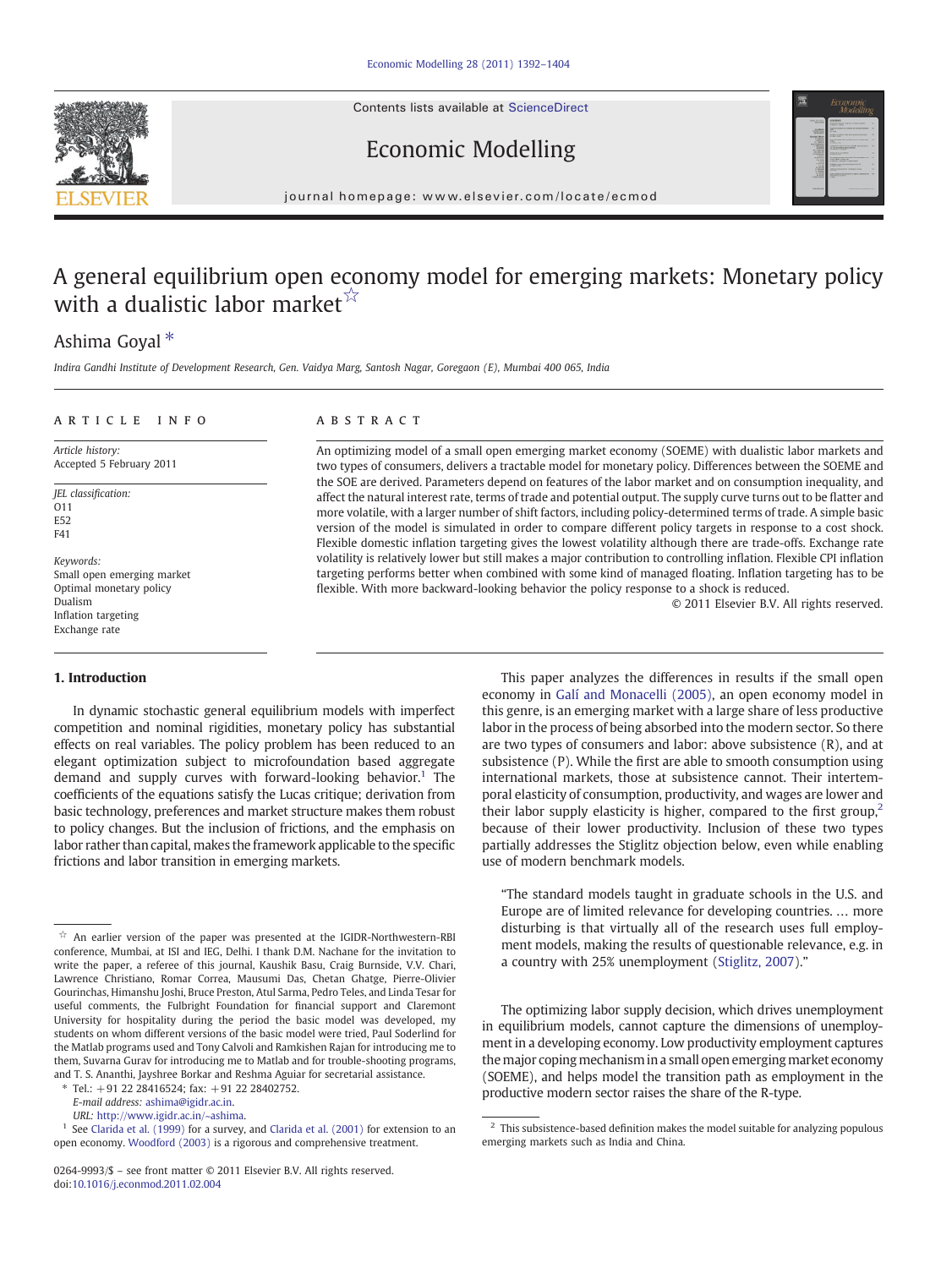A simple version of the model is calibrated and simulated for a typical small open emerging market economy (SOEME). Optimal monetary policy responses to a cost shock are derived under different types of targeting. In order to focus on the labor market, simplifying assumptions of complete financial markets and perfect capital mobility are maintained. Capital account liberalization is making international risk sharing, which is an important element of the model, feasible for the better off in emerging markets. CES aggregation allows the micro diversity to be collapsed to macro aggregates, as is common in the literature.

The major theoretical results are: the aggregate supply curve derived for a SOEME is flatter compared to that of a mature small open economy (SOE), because of higher labor supply elasticity but is less stable, with more factors tending to shift it. The slope reduces as the economy becomes more open, but the reduction is relatively more for a SOE. In the SOEME, the real exchange rate is depreciated, and tends to appreciate as development brings it closer to purchasing power parity (PPP). But there are fluctuations on the way. Since income changes that affect the terms of trade are concentrated among the R-types, the terms of trade are more volatile. Therefore endogenous terms of trade make aggregate supply less elastic, especially for an almost closed economy with a large percentage of P-types. Hence there is a case for managed floating. Changing the exchange rate can counter some of the shifts in aggregate supply. This is demonstrated in a second derivation of aggregate demand and supply with policy-determined terms of trade.

Subsistence labor implies the average world income exceeds the SOEME per capita income. This defines a gap variable, which implies a trade surplus, partially explaining trade surpluses in many rapidly growing Asian SOEMEs. The dualistic structure adds consumption of the subsistence group, and the gap variable, as exogenous variables in addition to those in the SOE. They affect the natural rate of interest, potential output, and the equilibrium terms of trade, in general reducing the effect of the original exogenous variables, world output and technology, compared to the SOE. The interest elasticity of aggregate demand is lower but there are more factors tending to decrease the natural rate of interest, including expected appreciation of the terms of trade. The size of shocks to the natural interest rate also rises in a SOEME.

Dynamic simulations validate the model and the theoretical results. They show that flexible targeting of domestic inflation delivers the lowest volatility, with the least monetary contraction. There is an active use of exchange rate policy to lower the price impact of a cost shock, but fluctuations in the exchange rate are lower than under CPI and strict direct inflation targeting (DIT). CPI inflation targeting does almost as well as DIT when combined with some kind of managed floating. Pure inflation targeting is not optimal; a weight on output and on interest rate smoothing delivers better results. The exchange rate is not a separate target variable, but is one of the variables affecting inflation. Its effect on aggregate supply makes it a useful counter to a supply shock.

The structure of the paper is as follows. The model is developed in Section 2. Household optimization is in [Section 2.1](#page--1-0) and the firm in [Section 2.2](#page--1-0). Natural rates are derived in [Section 3](#page--1-0). The model is tested and optimal policy response to a cost shock simulated in [Section 4,](#page--1-0) before [Section 5](#page--1-0) concludes. Derivations and proofs are in the appendices.

#### 2. A small open emerging market model

The basic consumption Euler, household labor supply, risk sharing, aggregate equilibrium, and firms' profit maximization are derived as in [Galí and Monacelli \(2005\)](#page--1-0) (GM) for a continuum of small open economies on the unit interval, but divided here into two types—emerging and mature markets.<sup>3</sup> Since each country is of measure zero, it takes world prices as given. The product market structure, technology and preferences of R-type consumers are the same across all economies. P-type consumers are assumed to be at a fixed subsistence wage, financed in part by transfers from R-types, mediated by the Government. They are willing to supply more labor hours to the modern sector at a wage epsilon above their opportunity cost, which is informal sector wages. Variables corresponding to a representative consumer in a mature economy have a superscript i, averages for the world economy as a whole are denoted by a superscript \*, while in order to simplify the notation, superscripts are dropped for the representative consumer in the SOEME. Lower case letters are logs of the respective variables. Productivity shocks differ since emerging markets are in transition stages of upgrading technologies.

Given first order conditions (FOCs), risk sharing only for the Rtype, exogenous subsistence level consumption of the P-type, and the aggregate demand supply equality across countries, the terms of trade,  $S_t$ , can be solved in terms of endogenous output,  $Y_t$ , and exogenous variables, world output,  $Y_t^*$  and the consumption of the Ptype, C<sub>P, t</sub>. Substituting out the terms of trade, and taking deviations of output from the natural output, to write the FOCs as functions of the output gap,  $x_t = y_t - \overline{y}_t$ , and domestic inflation,  $\pi_H$ , then gives the final form of the two aggregate supply (AS) and aggregate demand (AD) equations. The level where marginal cost is at its steady-state level defines the natural output  $\overline{y_t}$ . Low productivity, poor infrastructure and other distortions keep the natural output in the SOEME below world levels. Convergence to world levels is part of the process of development.

The subscript R or P for the intertemporal elasticity of consumption  $(1/\sigma_i)$  and labor supply elasticity  $(1/\phi_i)$  indicates the consumer type; with any other subscript, or without one, it is the aggregate value. The population share of R is η,  $0 <$  η $<$  1. The share of foreign goods is,  $\alpha$ ,  $0<\alpha<1$ . The discount factor is β, so that  $\rho \equiv \beta^{-1}-1 = -\log\beta$  is the time discount rate; i<sub>t</sub> is the riskless nominal interest rate;  $\pi_t$  ≡  $p_t$  –  $p_{t-1}$ is CPI (consumer price index) inflation (where  $p_t \equiv \log P_t$ ); productivity is  $a_t$ . It is easy to derive  $\pi_t = \pi_{H,t} + \alpha \Delta s_t$ , where  $s_t = p_{F,t} - p_{H,t}$  is the log effective terms of trade or price of foreign goods in terms of domestic goods and  $\pi_{H,t}$  is domestic price inflation. These identities allow the transformation of consumer to domestic price inflation and vice versa. Consumer prices enter the consumer's maximand, but firms set producer or domestic prices.

The quadratic loss function  $(Eq. (1))$  of the central bank  $(CB)$  is a weighted average of inflation, output and interest rate deviations from equilibrium values:

$$
L = q_x x^2 + q_\pi \pi^2 + q_i i^2. \tag{1}
$$

The last is a smoothing term that prevents large changes in the policy rate. The CB minimizes Eq. (1) subject to the AD (Eq. (2)) and AS (Eq. (3)). The dynamic AD equation for the SOEME is:

$$
x_{t} = E_{t} \{ x_{t+1} \} - \frac{1}{\sigma_{D}} \left( i_{t} - E_{t} \{ \pi_{H, t+1} \} - \overline{r} \overline{r}_{t} \right),
$$
 (2)

where:

$$
\begin{aligned} &\overline{rr}_t{=}\rho{-}\sigma_D\Gamma(1{-}\rho_a)a_t{-}\sigma_D(1{-}\eta{+}\Phi)E_t\Big\{\Delta c_{P,t+1}\Big\}+\sigma_D(\Theta{-}\Psi)E_t\big\{\Delta y^*_{t+1}\big\}\\ &\Theta=\alpha(\varpi{-}\eta), d=\frac{1}{\sigma_D+\phi}, \Gamma=\frac{(1+\phi)}{\sigma_D+\phi}, \Psi=\eta(\sigma{-}\sigma_D)d,\\ &\sigma_D=\frac{\sigma_R}{(\eta(1{-}\alpha)+\varpi\alpha)}, \Phi=d((1{-}\eta)(\sigma{-}\sigma_D)), \varpi=\sigma_R+(1{-}\alpha)(\sigma_R{-}1). \end{aligned}
$$

The dynamic AS is:

$$
\pi_{H,t} = \gamma_f \beta E_t \left\{ \pi_{H,t+1} \right\} + \kappa_D x_t + \gamma_b \pi_{H,t-1} \quad \gamma_f + \gamma_b = 1. \tag{3}
$$

 $3$  Our model is based on the small open economy models by [Svensson \(2000\)](#page--1-0), and in particular [Galí and Monacelli \(2005\)](#page--1-0) (henceforth GM). We try to keep as close as possible to the latter's formulation in order to facilitate systematic comparison of results.